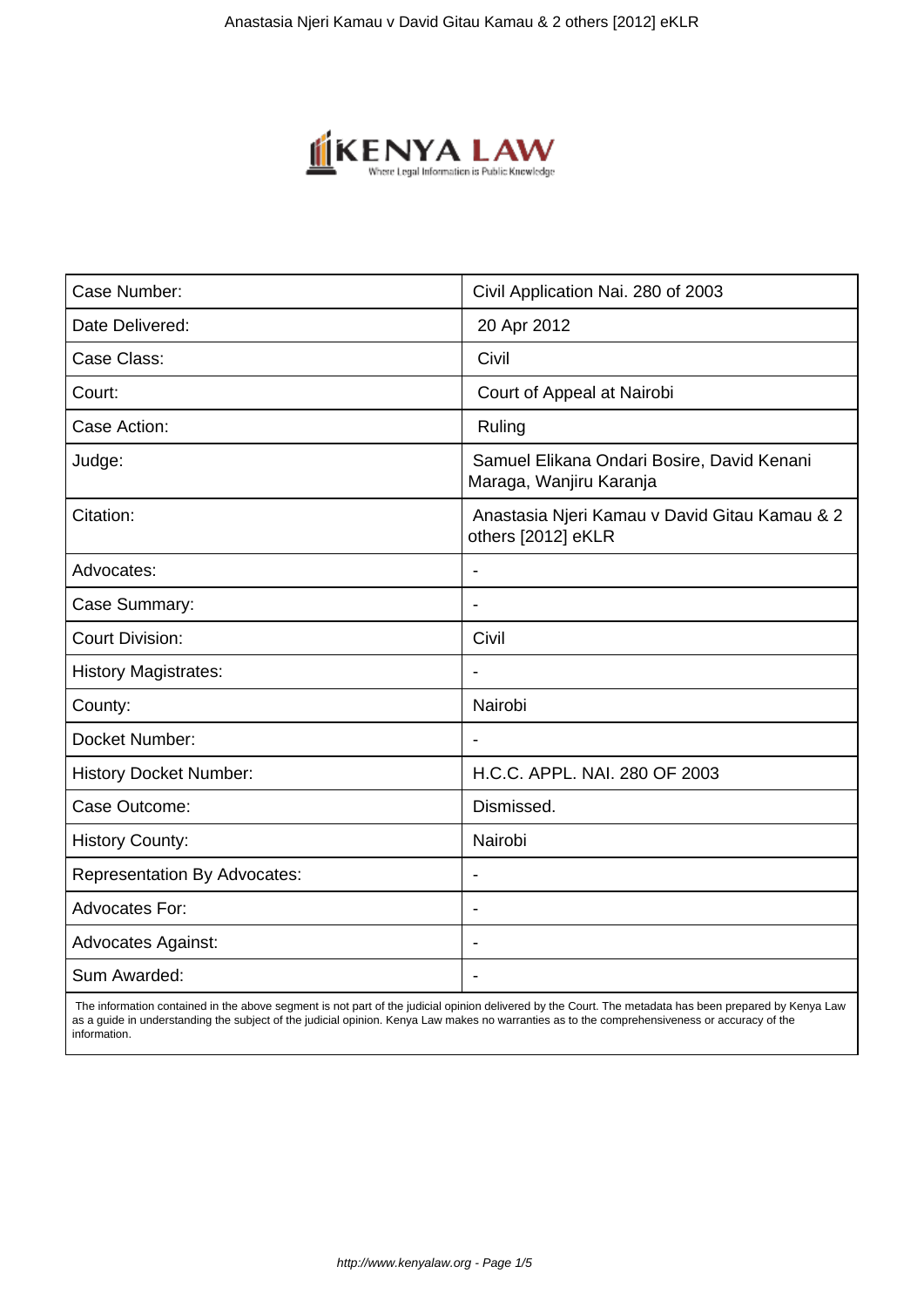# **IN THE COURT OF APPEAL**

# **AT NAIROBI**

# **(CORAM: BOSIRE, KARANJA & MARAGA , JJ.A)**

#### **CIVIL APPLICATION NO. NAI. 280 OF 2003**

#### **BETWEEN**

**ANASTASIA NJERI KAMAU …….…………………………. APPLICANT**

**AND**

**(Application for extension of time to file and serve a notice and record of appeal out of time from a ruling and order of the High Court of Kenya at Nairobi (Osiemo, J) dated 21st May, 2001**

**in**

**H.C.C. APPL. NO. NAI. 280 OF 2003)**

#### **\*\*\*\*\*\*\*\*\*\*\*\*\*\*\*\*\*\*\*\*\*\*\*\***

# **RULING OF THE COURT**

This is a reference to the full court of the decision of a single judge of the Court (Deverell JA ) given on 30<sup>th</sup> September, 2005 in the application dated 13<sup>th</sup> October, 2003 in which **Anastasia Njeri Kamau** the applicant, had applied for an order extending the time for filing the notice of appeal and record of appeal out of the time stipulated in the rules of court for doing so. The application which was expressed to be brought under **rule 4** of the Court of Appeal Rules, named **David Gitau Kamau**, **John Mburu Kamau** and **Dorcas Mumbi**, (the 1<sup>st</sup>, 2<sup>nd</sup> and 3<sup>rd</sup> respondents, respectively) as the respondents.

The decision against which the applicant intended to appeal was given by Osiemo J. on 21<sup>st</sup> May, 2001, in **Nairobi High Court Succession Cause No. 1579 of 1994**. The applicant and all the respondents were children of Kamau Mwangi, the deceased who died on  $6<sup>th</sup>$  June 1987. A grant of letter of administration intestate was made to David Gitau Kamau (1<sup>st</sup> respondent) on 21<sup>st</sup> March 1995 and was confirmed on 19<sup>th</sup> April 1996. The deceased left an estate comprising of 27.67 acres of land. The applicant, a married daughter of the deceased as at the time of his death, was given 3.76 acres of the land but she was not satisfied arguing that she was discriminated against because she was a daughter. She moved the High Court for an order revoking the grant on that account. It is that application which Osiemo J. handled. The learned Judge dismissed the application on the main ground that sufficient provision had been made for the benefit of the applicant and he saw no basis for interfering with the grant.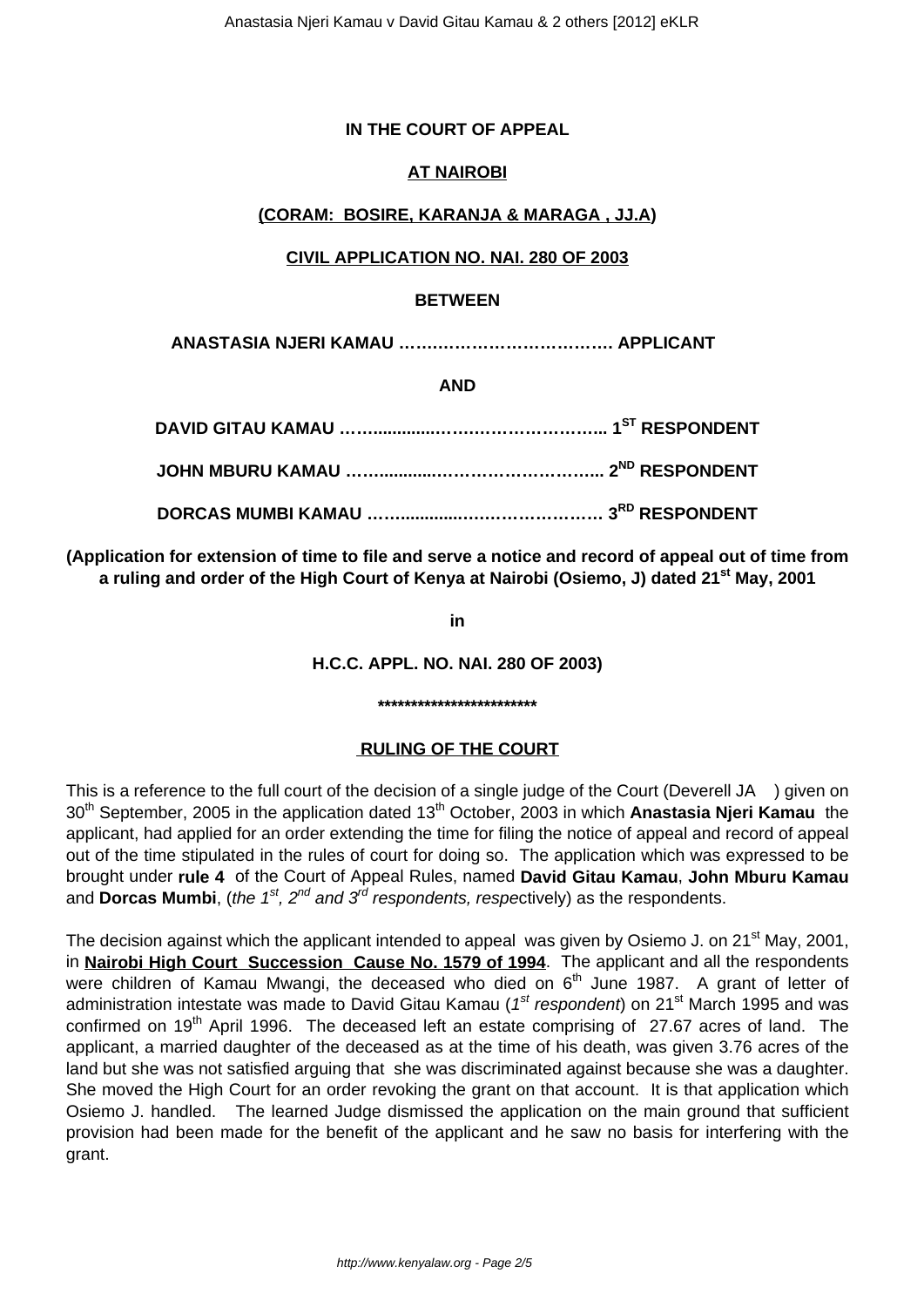By the rules of this Court if the applicant was dissatisfied with that decision she had the right of appealing against it, and she would be obliged to file and serve a notice of appeal within 14 days of that decision (see **rule 74** – now **rule 75** of the Court of Appeal Rules). The applicant filed and served a notice of appeal within time but not the record of appeal. That is why she took out a motion under **rule 4**, above, seeking an extension of time within which to do so. The applicant filed the notice of appeal on 24<sup>th</sup> May 2001, and applied in time for copies of proceedings and ruling, and she was advised by the court, by its letter dated 1<sup>st</sup> November 2002 that copies of those proceedings and ruling were ready for collection. She did not, however, pay for them until 20<sup>th</sup> November, 2002. She collected the copies thereof on 22<sup>nd</sup> December, 2002, by which date the time for lodging a record of appeal had apparently expired. We say apparently, because by a Certificate of Delay dated  $31<sup>st</sup>$  December, 2002, the period between  $23<sup>rd</sup>$  May 2001 and  $3<sup>rd</sup>$  December 2002, was certified by the High Court to have been required for the preparation and delivery of the copies of proceedings and ruling, and therefore excluded from computation by dint of the proviso to **rule 81** of the Court of Appeal Rules. So by 22<sup>nd</sup> December, 2002, the applicant would have been in time had she lodged her record of appeal. She did not, however, file any. She took out a motion under **rule 4** for extension of time within which to file and serve a fresh notice of appeal which motion was filed in court on  $24<sup>th</sup>$  January 2003. She, however, withdrew the said motion on  $12<sup>th</sup>$ September 2003, on the ground that it was defective and filed the current one on 13<sup>th</sup> October. 2003.

The jurisdiction of a single Judge under **rule 4** is discretionary. The single Judge exercises that power on behalf of the whole Court by virtue of **rule 53(1)** of the Court of Appeal Rules. The full court may only interfere with the exercise of that jurisdiction in clear cases. In **Thuita Mwangi v. Kenya Airways Limited** – **Civil Application No. 162 of 2002** this Court set circumstances when the full court will be entitled to interfere. The court rendered itself thus:-

**"The circumstances under which the full court would be entitled to interfere with the exercise of the discretionary powers by the single Judge are similar to those under which an appellate court would be entitled to interfere with the exercise of a discretion by a trial Judge. Those circumstances were specified by the Court of Appeal for East Africa in MBOGO & ANOTHER vs. SHAH [1968] EA 93… All we need to say is that before we could ever think of interfering with the exercise of a discretion by a single Judge, and which discretion as we have already stated, is exercised on behalf of the whole court, we would have to be positively satisfied that in coming to this decision the single Judge has taken into account some irrelevant factor, or that he has failed to take into account a relevant factor, or that he has not applied a correct principle to the issue before him or that taking into account all the circumstances of the cases, his decision is plainly wrong."**

The principles to guide a Judge seised of an application under **rule 4** were aptly set out in the case of **Leo Sila Mutiso v. RoseHellen Wangari Mwangi** – **Civil Application No. Nai. 251 of 1997** (unreported). The court stated:

**"Whilst the discretion under rule 4 of the Rules is, unfettered, it must, like all discretion, be exercised judicially and not arbitrarily or capriciously; nor should it be exercised on the basis of sentiment or sympathy. It is now well settled that the decision whether or not to extend the time for appealing is essentially discretionary. It is also well settled that in general, the matters which this Court takes into account in deciding whether to grant an extension of time are first, the length of the delay, secondly, the reason for the delay, thirdly, (possibly), the chances of the appeal succeeding if the application is granted ; and, fourthly, the degree of prejudice to the respondent if the application is granted".**

Deverell J.A. after setting out the background facts to the case considered the steps the applicant had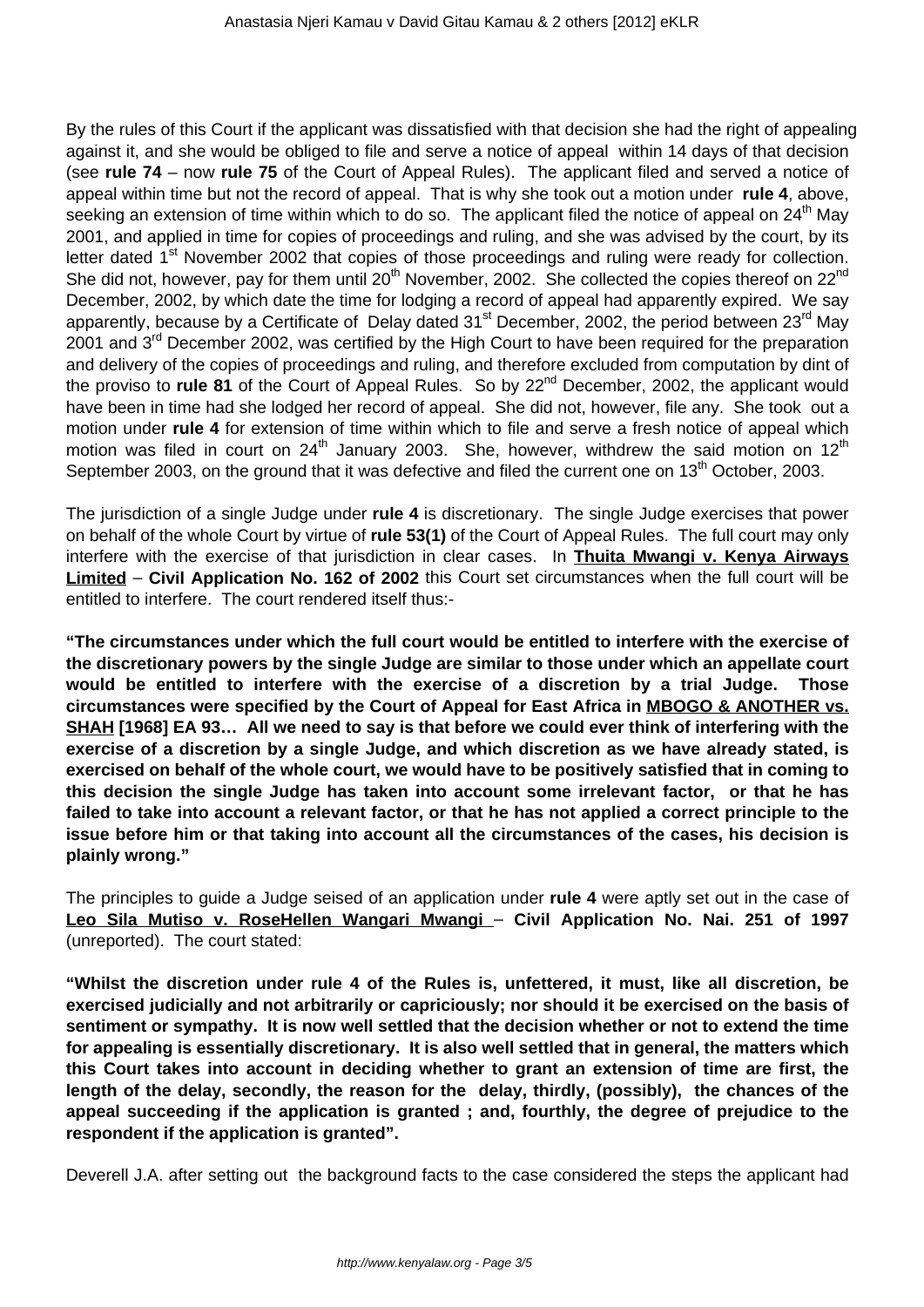taken with a view to mounting an appeal. We have done the same herein. He then stated that the delay the applicant was supposed to account for was between  $22<sup>nd</sup>$  December, 2002 and 13<sup>th</sup> October, 2003, when she filed the application before us. In his view that delay was not fully accounted for and was inordinate. He was not satisfied with the reasons which were given for the delay nor are we. The applicant did not impress the learned single Judge, nor are we ourselves impressed that the applicant acted with any sense of urgency. She was indolent. And while it is clear the learned single Judge after considering the merits of the applicant's intended appeal thought it has some merit, it was his view that its success was borderline. He also considered the circumstances of the applicant at that time and appreciated that she was a lay person and gave allowance for that. The learned Judge then concluded his ruling thus:

# **"I have weighed in the balance all the above in the exercise of my unfettered discretion and have come to the conclusion that the application by the applicant for extension of time to file the notice of appeal and record of appeal should be dismissed with costs. It is so ordered."**

In submissions made before us it was not shown what aspects the learned Judge may have taken into account which he ought not to have taken into account, or what aspects he omitted to take account of which he ought not to have done, or any error of principle, or that the decision he came to is otherwise plainly wrong. Mr. Kamonde for the applicant submitted before us that because the dispute concerns an interest in land and the parties are siblings, then the interests of justice demand that different considerations apply. We are unable to agree. The law on exercise of judicial discretion is clear and well settled, and any approach based on sympathy, whims, or other consideration other than the principles we set out earlier must be rejected.

In the result we are satisfied that there is no basis for interfering with the single Judge's exercise of judicial discretion. The delay in taking the essential step in mounting an appeal was inordinate and was not satisfactorily explained.

The reference fails and is dismissed with costs.

# **Dated and delivered at Nairobi this 20th day of April 2012**.

# **S.E.O. BOSIRE**

**……….…….**

**JUDGE OF APPEAL**

#### **W. KARANJA**

**……………...**

**JUDGE OF APPEAL**

#### **D. K. MARAGA**

**…………….**

**JUDGE OF APPEAL**